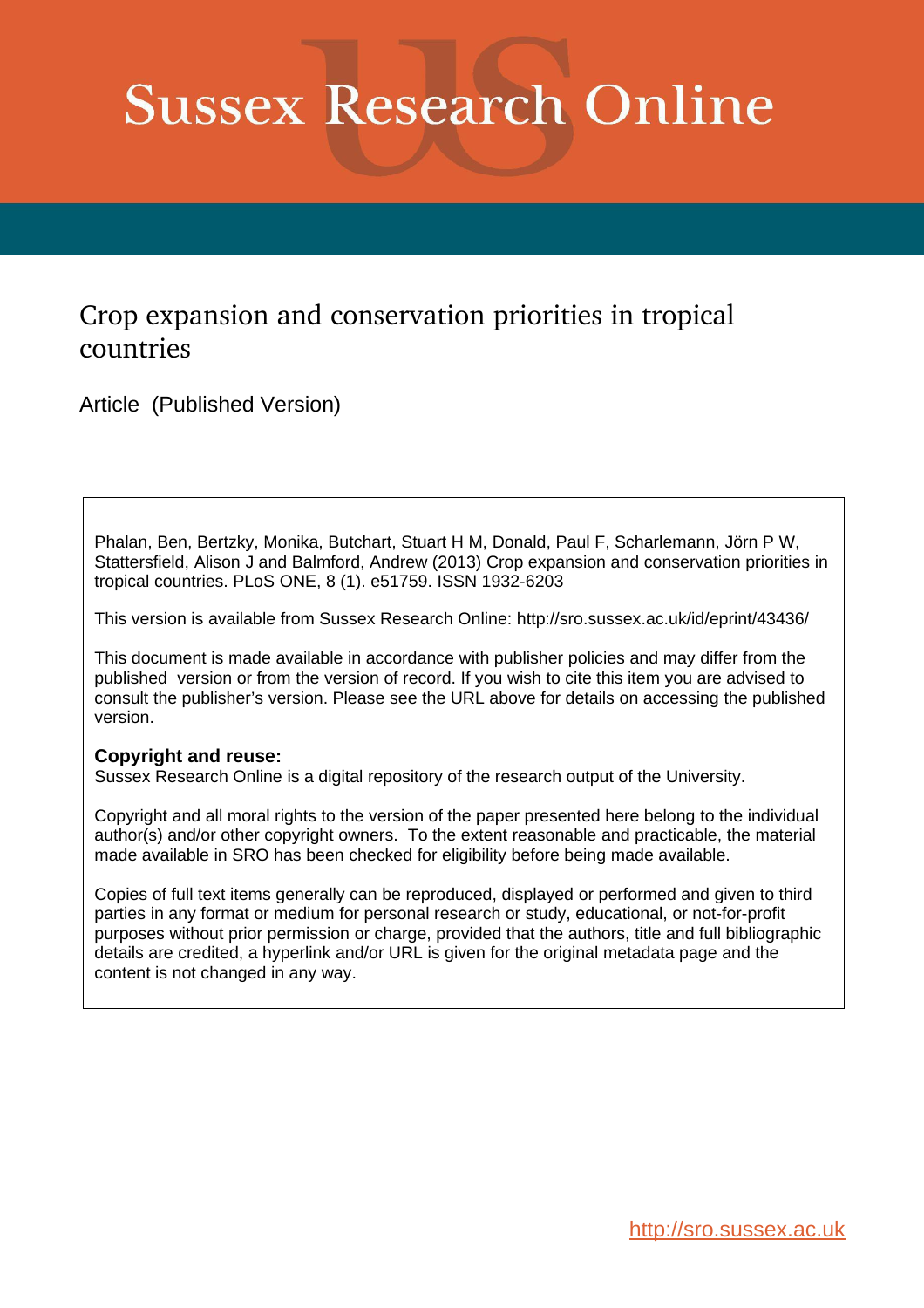# Crop Expansion and Conservation Priorities in Tropical **Countries**

### Ben Phalan<sup>1</sup>\*, Monika Bertzky<sup>2</sup>, Stuart H. M. Butchart<sup>3</sup>, Paul F. Donald<sup>4</sup>, Jörn P. W. Scharlemann<sup>2,5</sup>, Alison J. Stattersfield<sup>3</sup>, Andrew Balmford<sup>1</sup>

1 Department of Zoology, University of Cambridge, Cambridge, United Kingdom, 2 United Nations Environment Programme World Conservation Monitoring Centre, Cambridge, United Kingdom, 3 BirdLife International, Cambridge, United Kingdom, 4 Royal Society for the Protection of Birds, Sandy, United Kingdom, 5 School of Life Sciences, University of Sussex, Brighton, United Kingdom

#### Abstract

Expansion of cropland in tropical countries is one of the principal causes of biodiversity loss, and threatens to undermine progress towards meeting the Aichi Biodiversity Targets. To understand this threat better, we analysed data on crop distribution and expansion in 128 tropical countries, assessed changes in area of the main crops and mapped overlaps between conservation priorities and cultivation potential. Rice was the single crop grown over the largest area, especially in tropical forest biomes. Cropland in tropical countries expanded by c.  $48,000 \text{ km}^2$  per year from 1999–2008. The countries which added the greatest area of new cropland were Nigeria, Indonesia, Ethiopia, Sudan and Brazil. Soybeans and maize are the crops which expanded most in absolute area. Other crops with large increases included rice, sorghum, oil palm, beans, sugar cane, cow peas, wheat and cassava. Areas of high cultivation potential—while bearing in mind that political and socio-economic conditions can be as influential as biophysical ones—may be vulnerable to conversion in the future. These include some priority areas for biodiversity conservation in tropical countries (e.g., Frontier Forests and High Biodiversity Wilderness Areas), which have previously been identified as having 'low vulnerability', in particular in central Africa and northern Australia. There are also many other smaller areas which are important for biodiversity and which have high cultivation potential (e.g., in the fringes of the Amazon basin, in the Paraguayan Chaco, and in the savanna woodlands of the Sahel and East Africa). We highlight the urgent need for more effective sustainability standards and policies addressing both production and consumption of tropical commodities, including robust land-use planning in agricultural frontiers, establishment of new protected areas or REDD+ projects in places agriculture has not yet reached, and reduction or elimination of incentives for land-demanding bioenergy feedstocks.

Citation: Phalan B, Bertzky M, Butchart SHM, Donald PF, Scharlemann JPW, et al. (2013) Crop Expansion and Conservation Priorities in Tropical Countries. PLoS ONE 8(1): e51759. doi:10.1371/journal.pone.0051759

Editor: Stephen G. Willis, University of Durham, United Kingdom

Received February 27, 2012; Accepted November 6, 2012; Published January 9, 2013

Copyright: © 2013 Phalan et al. This is an open-access article distributed under the terms of the Creative Commons Attribution License, which permits unrestricted use, distribution, and reproduction in any medium, provided the original author and source are credited.

Funding: BP was funded by the Isaac Newton Trust, the Royal Society for the Protection of Birds and the United Nations Environment Programme World Conservation Monitoring Centre. Other than the direct involvement of authors from the named institutions in this research, the funders had no role in study design, data collection and analysis, decision to publish, or preparation of the manuscript.

Competing Interests: The authors have declared that no competing interests exist.

\* E-mail: btp22@cam.ac.uk

#### Introduction

#### Cropland expansion as a threat to biodiversity

No human activity has altered the face of the planet more than agriculture [1–3]. Cropland covers at least 12% of the planet's icefree surface, and annually we now harvest more than 10% of the Earth's net primary production in the form of crops [4,5]. Although some species can benefit from agriculture [6], habitat loss resulting from its expansion is one of the greatest global threats to biodiversity [7–10] and threatens to undermine progress towards meeting the Aichi Biodiversity Targets [11]. Despite this, there have been few attempts to summarise and synthesise information on global patterns of crop expansion or cultivation potential in relation to priority areas for biodiversity conservation, or to carry out systematic assessments to identify which crops might pose the greatest threat to biodiversity [10,12,13].

Increases in food production in recent years owe more to intensification of crop production than to cropland expansion [14]. Projections suggest that land expansion will account for only 20% of production increases in developing countries in coming decades, with higher yields (including through increased multiple cropping and shorter fallow periods) accounting for the rest [14,15]. But despite its modest contribution to global food production, meeting 20% of production increase from new cropland by 2030 would require conversion to crop production of an area equivalent to South Africa. Most of this land is likely to be in sub-Saharan Africa and South America [16]. Although the rate of global cropland expansion is slowing, there is little room for conservationists to be complacent: new croplands have in recent decades come largely at the expense of natural habitats, particularly tropical forests [17,18]. New markets such as those for liquid biofuels are creating new demand for agricultural products [19]. The net effects on biodiversity of increased biofuel production depends on whether biofuels ameliorate climate change impacts sufficiently to offset their land-use impacts. If even a small proportion of crop-based biofuels are planted on previously carbon-rich land, or cause indirect land use change onto such land, biofuels overall will not help to reduce greenhouse gas emissions, at least in the near term [20]. Proposals for reducing emissions from deforestation and forest degradation (REDD) for climate mitigation might help to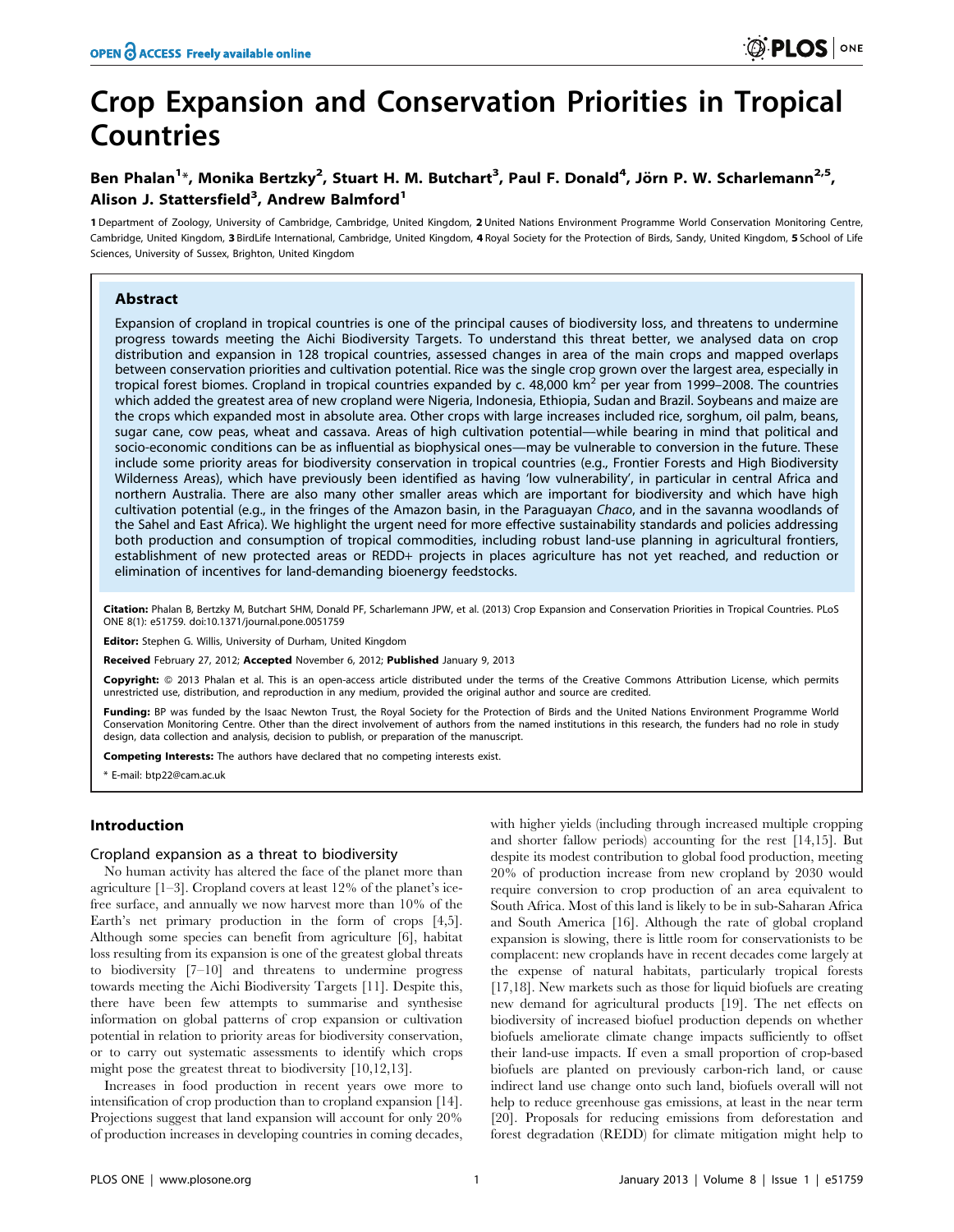slow cropland expansion into forests, but there is also a risk that they will displace expansion into non-forest biomes [21]. As long as agricultural expansion continues, it seems likely to remain a major driver of biodiversity loss.

It is necessary to identify those crops that have expanded most rapidly in recent years (both in absolute and relative terms) and to assess the spatial pattern of these changes—especially in tropical biomes where most species occur—if we are to understand the current and future threats they pose. Individual crops differ enormously in their biodiversity impacts, depending on how and where they are cultivated [10]. Likewise, the drivers of expansion differ among crops, depending on socioeconomic context (e.g., whether demand is for subsistence use or overseas markets) and end uses (e.g., food, animal feed or biofuels) [22]. The impacts of crop cultivation also depend on the extent to which croplands are integrated into mosaics with natural and semi-natural habitats, in which case they might cause fragmentation over a wide area but have higher biodiversity value at a local scale; or are concentrated on a smaller total area, in which case they might have lower biodiversity value locally but affect a smaller area overall [8,23,24].

#### Aims of this study

The aim of this paper is to provide a global overview of patterns of crop expansion in relation to conservation priorities in tropical countries. Specifically, we address the following questions:

- 1. Which crops cover most area in tropical countries and tropical biomes?
- 2. In which tropical countries has most expansion occurred in recent years, and which crops were involved?
- 3. How are remaining areas of cultivation potential distributed across tropical countries, particularly in relation to priority areas for biodiversity conservation?

We focus on tropical countries because they support the highest concentrations of species richness and endemism for most wellstudied taxonomic groups, have large projected increases in demand for food from human populations growing in size and wealth, are experiencing high rates of habitat loss, and are seen as providing the most scope for increasing global agricultural production [14,25–28]. An understanding of patterns of crop expansion across tropical countries in particular will therefore be essential if increasing conflicts between biodiversity conservation and human demands for agricultural products are to be addressed.

#### Methods

#### Geographic scope

Tropical countries. We defined tropical countries as those with at least one-third of their land area between the Tropics of Cancer and Capricorn. This included 128 tropical countries (see Table S2). We used this definition rather than a wider definition incorporating all countries with any land in the tropics because pan-tropical data on changes in the area of specific crops were only available on a whole-country level; our definition thus excludes countries such as China and the United States, which have almost all of their territory outside the tropics.

Tropical biomes. We clipped a global map of biomes [29] to the extent of tropical countries. Biomes included in analyses were (with shortened names used on figures in parentheses): 'tropical & subtropical moist broadleaf forests' (moist broadleaf forests), 'tropical & subtropical grasslands, savannas and shrubland' (grasslands, savannas), 'tropical & subtropical dry broadleaf forests'

(dry broadleaf forests), 'deserts and xeric shrublands' (drylands), 'tropical & subtropical coniferous forests' (coniferous forests), 'montane grasslands and shrublands' (montane grasslands), 'mangroves' (mangroves) and 'flooded grasslands and savannas' (flooded grasslands). We excluded from the analyses all exclusively temperate or mediterranean biomes, and also lakes, rock and ice, and tundra.

Priority areas for biodiversity conservation. We obtained GIS datasets of priority areas for biodiversity conservation as summarised by Brooks et al. [30] from various sources ([31–39] and see Table S4). We converted these, in a WGS84 geographic projection, to a 5 min $\times$ 5 min ( $\approx$ 10 km $\times$ 10 km) grid to match crop datasets, including any 5-min grid cell which overlapped the priority areas. These data were then imported into a PostgreSQL database. We used SQL queries to calculate areas of overlap using data from a matching grid on cropland extent and cultivation potential, and on the area of each grid cell calculated in an equalarea Behrmann projection.

#### Data sources and limitations

To explore the impact of different crops on priority areas for biodiversity conservation across the tropics we needed data on where they are grown and expanding, but available data vary in resolution and quality. Several land cover maps show global croplands, but they often use different definitions, with often quite different results [40–43]. Maps which integrate satellite-derived land cover data with subnational agricultural inventory data are probably more accurate [5], and now include global maps of individual crops [44,45]. However, time-series of such maps are not yet available, so attempts to assess change are limited to using annual data at country level [46]. We use two sorts of such data: crop data (harvested area) for changes in area of individual crops, and land data (not differentiated by crop) for changes in cropland area [46]. (See Table S4 for further details of data sources.)

Analyses based on these global data must be interpreted critically, because their quality and consistency vary [47]. Three examples serve to illustrate the need for caution when interpreting such data:

- 1. India does not report any harvested area for oil palm fruit in FAOSTAT [46], although it has up to  $1,780 \text{ km}^2$  of oil palm plantations [48]. If this was all harvested area, it would put India in the top 10 countries globally for oil palm area.
- 2. The crop responsible for most deforestation in Colombia, coca, is illegal and thus cannot be included in official FAO statistics [49].
- 3. Particularly in many African countries, crops are often intercropped on the same land [50]. The FAO provides advice for evaluating and reporting their area [51], but doing so consistently and accurately is inevitably difficult.

There are several further reasons why the sum of crop data might not equal that of land data. First, land where annual crops are harvested more than once per year from a given area is double- or triple-counted in crop data, but counted only once in land data [14]. Double- and triple-crop rice systems in Asia account for about 25% of global rice production [52]. Second, crop data exclude areas not harvested because crops were destroyed by drought, flooding or pests, or temporarily fallow, whereas land data typically include such areas [53]. Third, some countries report only fruit-bearing area for perennial crops, while others report all planted area [54]. The first discrepancy will cause crop data to overestimate true cropland area, while the second and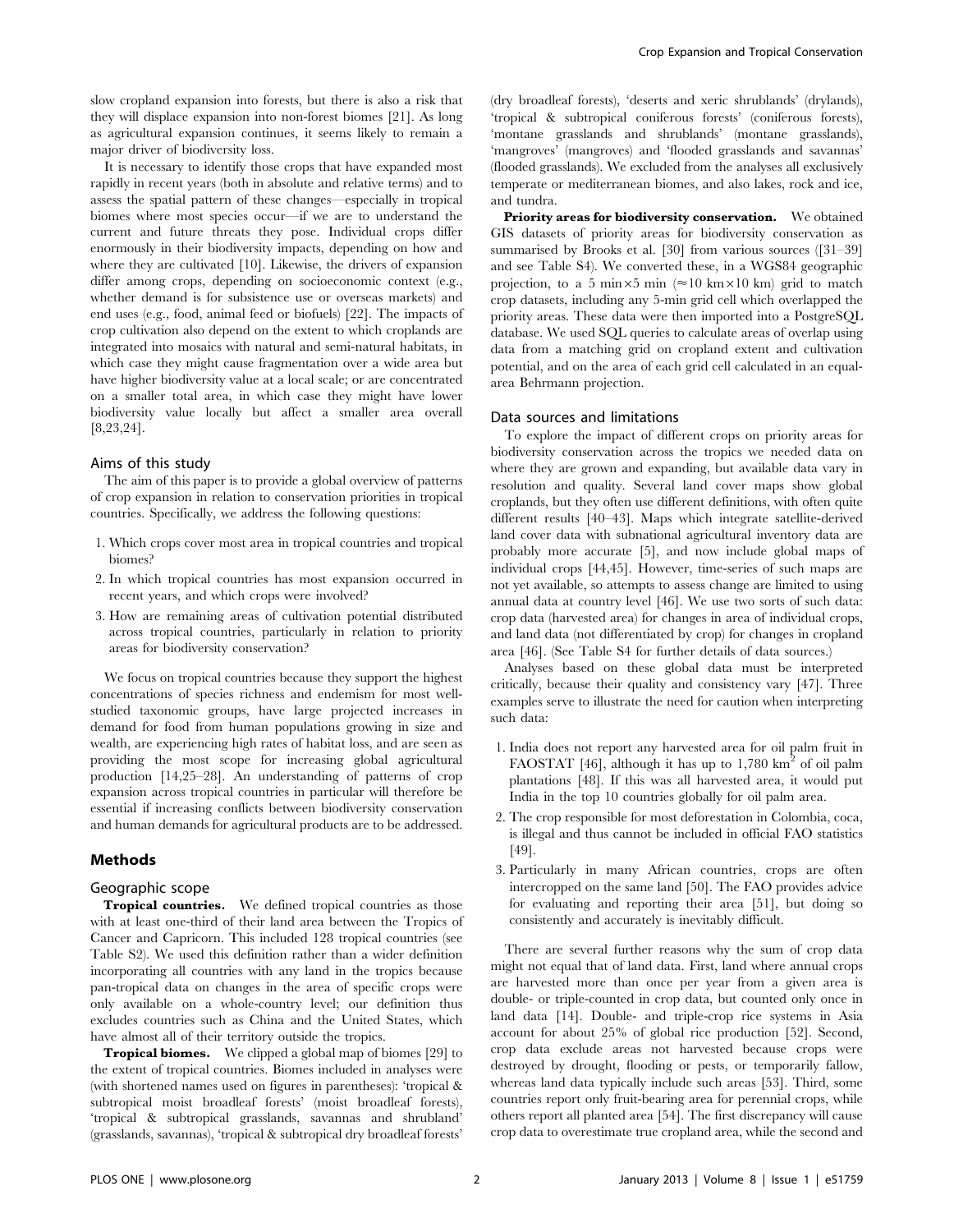third will lead to underestimates. Land data may thus give a more accurate picture of overall changes in cropland area.

Maps of cultivation potential [55] must also be interpreted with caution. First, climate data and projections are downscaled from a coarser grid [56]. Second, it is difficult to predict how technologies such as crop breeding will affect agricultural potential in the future: the dramatic expansion of soybeans in the southern Brazilian Amazon [57] for example, has relied upon the development of aluminium- and low-calcium-tolerant varieties [12,58]. Third, social and political factors are important: the disastrous Mega Rice Project in Kalimantan is an example of politically-motivated cropland expansion in an area poorly suited to rice cultivation [59]. Nevertheless, while cultivation potential is not the only factor that will affect future patterns of crop expansion, and might not be the most important factor, mapping it helps to give a broad indication of the areas that might be vulnerable to conversion in the future.

To assess the possible impacts of crop expansion on biodiversity, we compared crop maps with priority areas for biodiversity conservation [30]. Brooks et al. [30] classified nine priority templates along axes of ''vulnerability'' and irreplaceability, defining ''vulnerable'' areas as those with little remaining habitat (high levels of past habitat loss). The definition is therefore retrospective, and does not provide information on vulnerability to threats in the future. Recent analysis using global land-use change projections from the IMAGE model [60] has suggested that some of the areas identified by Brooks et al. as being of ''low vulnerability''—particularly High Biodiversity Wilderness Areas—might be highly vulnerable to agricultural expansion in the coming century [61].

Our analyses did not consider other forms of land use, such as livestock grazing, forestry and residential and commercial development. Conversion to cattle pasture remains the dominant driver of deforestation in Latin America, where over three-fifths of recent global humid forest conversion has occurred [62,63]. We focus on cropland expansion because it changes habitat structure so profoundly, can be more accurately assessed by remote sensing (compared to many forms of grazing and forestry) and is so extensive (compared to urban areas).

#### Cropland extent

Cropland extent by country: crop data. We extracted data on the harvested area of all crops for all 128 tropical countries for the years 1999–2008, the most recent for which data exist, from FAOSTAT [46]. We summed harvested areas of each of these 146 crops in each year to produce estimates of total harvested area for each crop. We also classified crops as annual or perennial [64], and summed areas of each of these two classes for each country in each year. Crops that can be grown as either annuals or perennials were classified according to [64]. For example, cassava, cotton and sugar cane were classed as annual crops (see Table S3 for scientific names of crops).

Cropland extent by country: land data. For each tropical country, we extracted data for 1999–2008 on the area of 'arable land', which corresponds to the area occupied by annual crops, and of 'permanent crops' (which in turn corresponds to the area occupied by perennial crops [53]). These data are reported in aggregate, without information on specific crops.

Maps of tropical cropland extent. We obtained maps showing the spatial distribution of cropland [5] and of individual crops [44]. Each map shows the percentage of cropland (or of specific crops) per 5-min ( $\approx$ 10 km) grid cell. Other similar datasets exist [45], but the maps we used were the only ones which integrated satellite and detailed subnational inventory data, and which included all of the major tropical crops. Smaller island groups, including several of high biodiversity value such as Hawai'i, the Galápagos, the Solomons, New Caledonia and Fiji, do not feature on these maps. These were included in crop and land data totals (see above), but excluded from spatial analyses.

Multiple cropping. As explained above, harvested areas might in some cases overestimate actual land areas used for crops harvested more than once per year from a given area. We tested whether this would change our rankings for the 12 most important crops in our dataset (defined as those in the top 10 crops by harvested area in tropical countries, and/or the top 10 by annual area increment) by calculating the minimum harvested area for each of them using information on the distribution of multiple cropping zones. We first calculated the area of each crop grown within each of nine 'multiple cropping zones', using crop maps from Monfreda et al. [44] (which counts double-cropped areas twice) and cropping zones from plate 13 of Fischer et al. [65]. We then divided the harvested area found in each cropping zone by the number of harvests of that crop obtainable in a year in that zone (ranging from none to three) [65]. The sum of these smaller areas gave a minimum estimate of the actual area occupied by each crop. Analyses were carried out using a Behrmann equal-area projection in ArcGIS 9.3 [66]. Crop rasters in geographic projection (WGS84) were converted to polygons, and polygonin-polygon analyses were used to calculate the proportion of each crop in each zone.

Cropland extent by tropical biome. We estimated the proportion of each tropical biome occupied by cropland based on the map from [5] in ArcGIS, using similar methods to those described for multiple cropping (above). We did this in two ways. First, for each biome we calculated the mean proportion of land occupied by cropland, weighted by cell area, using information on the percentage of each 5-min grid cell occupied by cropland [5]. Second, we calculated the number and area of 5-min grid cells in each biome where there is cropland covering  $\leq 10\%$  and  $\geq 10\%$  of land. This second method better captures the extent of agricultural landscapes, roughly equivalent to the ''villages'' and ''croplands'' of [3], across tropical countries.

Crop composition by tropical biome. We estimated the proportion of each tropical biome occupied by each of the 12 most important tropical crops, using the same method as for cropland. We calculated the proportion of each biome occupied by each crop, using crop maps for the year 2000 from [44].

#### Cropland expansion

Individual crops. To estimate the mean annual increment in harvested area of each crop across the tropics, we used linear regression of crop area on the years 1999 to 2008. We also calculated the minimum annual increment (taking account of multiple cropping) by adjusting the annual increment by our crop specific ratios of harvested area: minimum harvested area. We used regression to estimate annual change—rather than a simple comparison of area in 1999 with that in 2008—because using data points for each year (rather than just the start and end years) reduces the chance of inaccuracies in reporting having a large influence on trends, though we also looked at results based just on the difference in crop areas between 1999 and 2008.

Cropland expansion by country. We estimated mean annual increments for annual and perennial crops for each country, using both crop data and land data (see previous section). We used linear regression of cropland area on year to produce estimates of annual change for each country.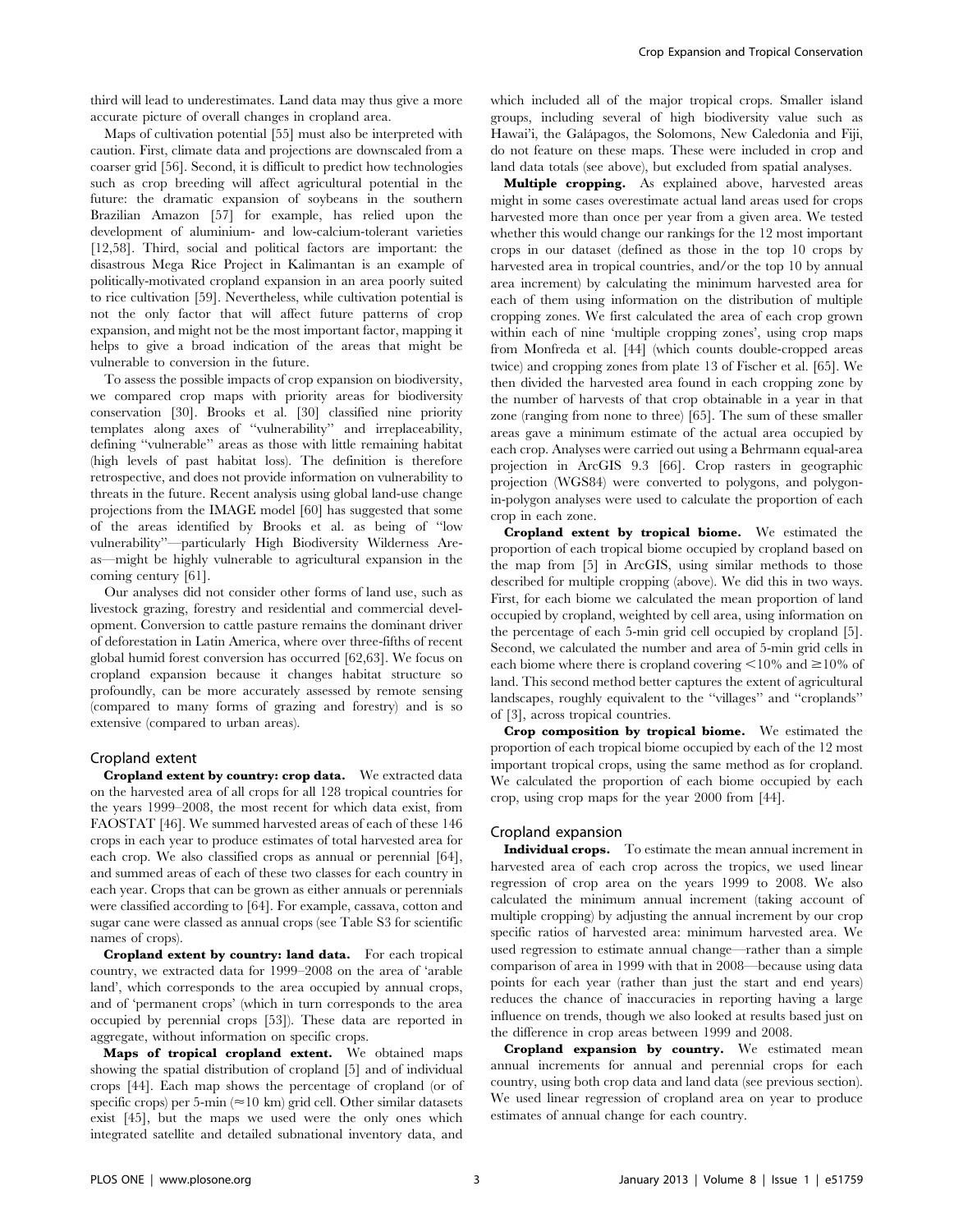#### Cropland potential

Mapping cultivation potential. To map the extent to which areas of highest cultivation potential are already occupied by cropland, we used maps of ''agro-climatically attainable yield'' for the 12 most important tropical crops [55]. Maps were averaged projections of yield over the period 2010 to 2030, based on a midrange climate scenario (H3B2). We assumed an intermediate input level, except for crops mainly grown as cash crops (rice, wheat, soybeans, sugar cane and oil palm), where we assumed a high input level. For each 5-min grid cell, we could determine the potential yield for each crop, as a percentage of the tropical maximum for that crop. We took the value for the crop with the highest percentage in a grid cell as an indicator of cultivation potential, to produce combined maps of cultivation potential for crops with similar requirements for wetter climates (cassava, rice, sugar cane and oil palm) and for drier climates (beans, cow peas, groundnut, maize, millet, sorghum and soybeans), and of cultivation potential for the top 12 crops combined.

Cultivation potential in relation to priority areas for biodiversity conservation. We quantified the extent to which conservation priority areas in tropical countries are already occupied by cropland, and the extent to which the remaining land in these areas is suitable for rainfed crop production. We obtained shapefiles of the nine conservation priority templates presented in [30], clipped these to the extent of tropical countries, and converted them to a  $5 \text{ min} \times 5 \text{ min}$  grid. We calculated an area-weighted mean of cropland extent within each template, using a map of cropland extent [5]. We then calculated the mean ''cultivation potential'' (as defined above) of the remaining land within each template, after subtracting land already converted to cropland. Grid cells for which cultivation potential was undefined, or that were located in water bodies, were not included in this calculation.

#### Results

#### Cropland extent

Crop data. The three crops with the greatest harvested area in tropical countries in 2008 (Figure 1, Table S1) were also those with the greatest harvested area globally: rice, maize and wheat [46]. The 10 most important crops by harvested area, which collectively make up two-thirds of all harvested area in tropical countries, also included sorghum, soybeans, millet, beans, sugar cane, cassava and groundnuts. All are annual crops. Rice was grown over the largest area in tropical countries (18% of tropical cropland), whereas wheat was grown over the largest area globally. When adjusted to take account of the potential for multiple cropping (minimum harvested area), the top 10 crops remained the same, although the order changed. Of the 146 crops for which data were available, 77 were annual crops and 69 were perennial crops.

Land data. The total area of cropland in tropical countries in 2008, calculated by summing the area of land used to grow both annual and perennial crops, was 6.7 million km<sup>2</sup>. This was greater than the summed harvested area of all crops in 2008: 6.4 million km<sup>2</sup>, suggesting that any overestimates of area introduced by multiple cropping were more than compensated for by underestimates caused by exclusion of unharvested cropland (as described in Data Sources and Limitations). To provide some context, 6.7 million km2 is approximately twice the land area of India, or somewhat smaller than the land area of Australia.

Cropland extent by tropical biome. Cropland made up 10.7% of the land area of tropical countries, a little less than the global figure of 12% of ice-free land [5]. It occupied 4–17% of the

area of each biome, except for dry broadleaf forests which had 32% cropland cover (Figure 2A). Summing the total area of 5-min grid cells in which there was some cropland, 62–94% of each biome had some cropland, except drylands, where the figure was 22% (Figure 2B). Counting only grid cells with at least 10% cropland, 10–67% of each biome was occupied by agricultural landscapes.

Crop composition by tropical biome. Rice was the most widespread crop in the moist broadleaf forests biome, followed by maize, wheat, soybeans, sugar cane and oil palm (Figure 3). In the grassland/savanna biome, sorghum, maize and millet dominated by area. In dry broadleaf forests, rice was again most widespread, followed by maize and soybeans. In drylands, wheat and millet were most widespread. Maize dominated in the coniferous forest biome and in montane grasslands. Rice was the main crop in the mangrove biome.

#### Cropland expansion

**Overall.** Across all tropical countries, cropland increased by on average  $\sim$ 48,000 km<sup>2</sup> per year, based on land data, or  $\sim$ 98,000 km<sup>2</sup> based on crop data. This equates to a rate of around 0.7% to 1.5% per year. Using only a simple change comparison between 1999 and 2008 (rather than regression models), these estimates were  $\sim 45,000 \text{ km}^2$  (land data) or  $\sim 86,000 \text{ km}^2$  (crop data) per year. As discussed in Data Sources and Limitations, the lower of each pair of estimates (based on land data) are likely to reflect more accurately land area converted to cropland, because multiple cropping and cropland from which crops were not harvested complicate reliable aggregation of area statistics from individual crops. Less than one-third of this increase (27.5%) was attributable to expansion of perennial crops (permanent crops), with the rest (72.5%) attributable to expansion of annual crops (arable land), based on regression of land data.

Individual crops. In terms of the mean annual area added over the period 1999–2008, soybeans and maize were by far the two most rapidly expanding crops in tropical countries (Table S1). Only one of the top 10 was a perennial crop—oil palm—which was the fifth most rapidly expanding in harvested area, or the third when adjusted for multiple cropping. The 10 most important crops by area increment, which collectively account for more than twothirds (69.7%) of the net increase in area in tropical countries, also included rice, sorghum, beans, sugar cane, cow peas, wheat and cassava. Eight crops were shared between both top 10 lists, while millet and groundnuts featured only in the top 10 by harvested area, and oil palm and cow peas only in the top 10 by annual area increment. Results were quite similar whether a simple change comparison or regression models were used: the order changed, but the identity of the top nine crops remained the same. The simple comparison produced estimates of change which were on average 8% smaller than those from the regression models.

Cropland expansion by country. Expansion of annual crops has occurred throughout most of the tropics (red circles in Figure 4A). Based on land data, the countries which added the greatest area of annual crops (absolute increase in arable cropland) over the period 1999–2008 were Nigeria, Sudan, Ethiopia, Brazil and Indonesia. These same five countries—in a different order also experienced the greatest increases in cropland overall. The countries in which annual crops expanded at the greatest rate (relative to the area of cropland) were Sierra Leone, Guinea, Paraguay, Ethiopia and the Gambia (see Table S2 for further details). In several countries—including India, Australia, Colombia, Mexico and Thailand—the reported area of annual crops decreased. This could have been because of cropland degradation, or a genuine contraction of annual cropland because of conversion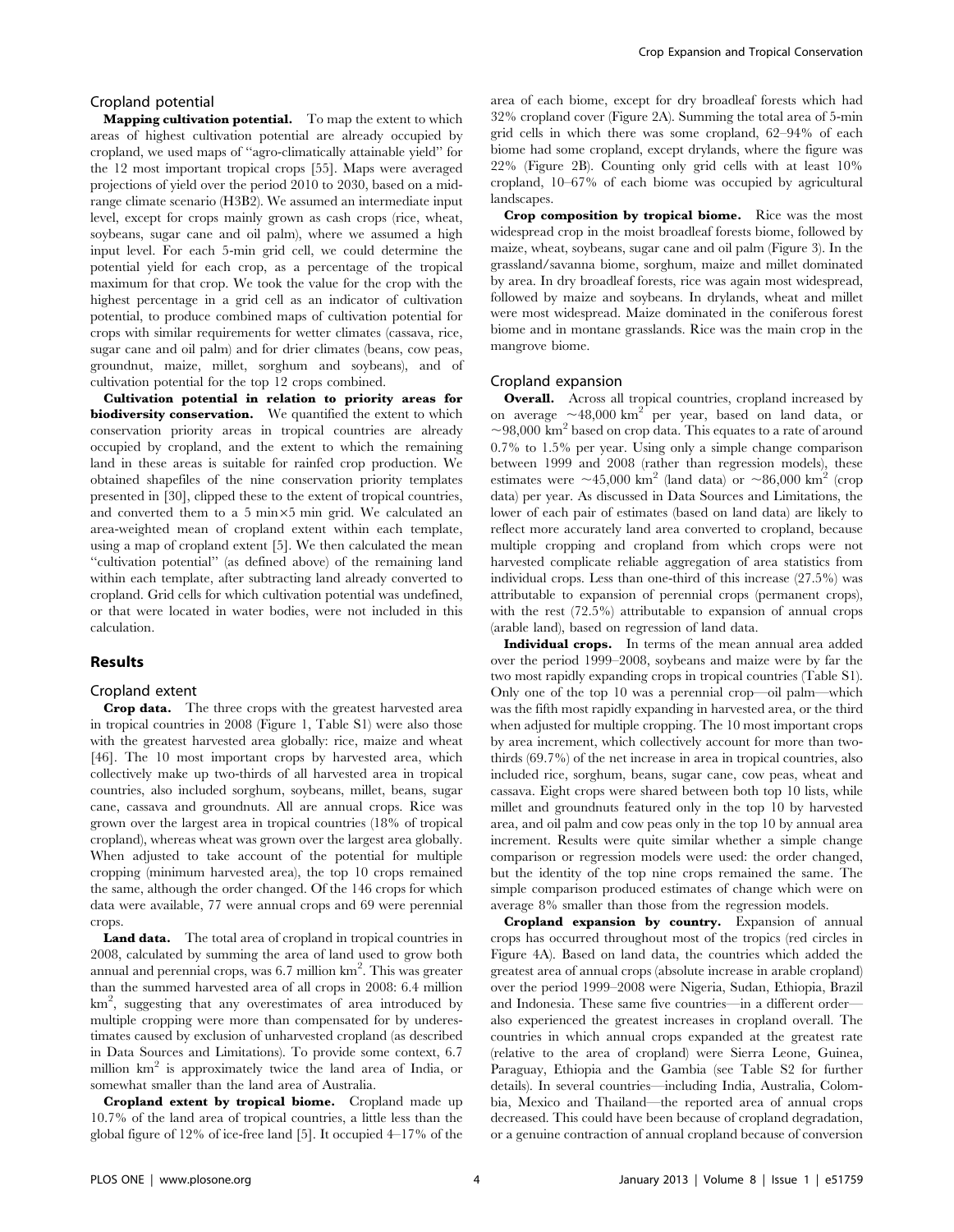

Figure 1. Harvested area of major crops in tropical countries, 1980–2008. The top ten crops in terms of their area in 2008 are shown. Oil palm and cow peas, which were the only two crops not on this list but which were in the top ten by area increase from 1999–2008, are also shown. Harvested areas of all other crops than these 12 are combined. Linear regressions used to assess recent rates of change in harvested area are shown. Source: [46].

doi:10.1371/journal.pone.0051759.g001



Figure 2. Total area of cropland in biomes within tropical countries. Shaded portions of bars show (A) total area of cropland in each biome, and (B) proportion of 5-min grid cells with <10% or  $\geq$ 10% cropland cover, assessed from cropland map of [5]. Lakes, rock and ice, tundra, temperate and mediterranean biomes are excluded. doi:10.1371/journal.pone.0051759.g002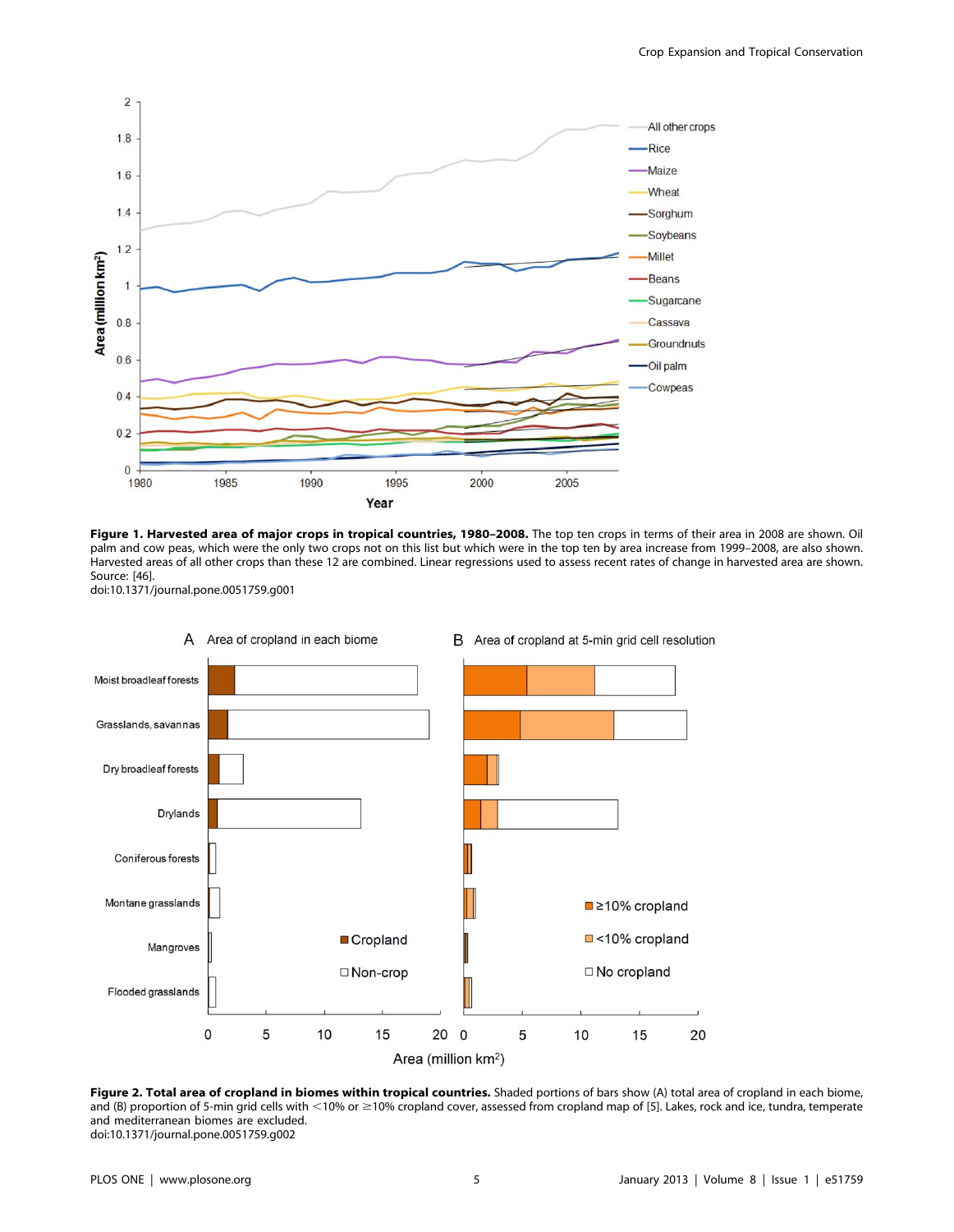

Figure 3. Area of different crops as a proportion of cropland in biomes within tropical countries. The top 12 tropical crops (see text) are identified. The width of each bar in this figure is equivalent to the width of the brown portions of the bars in Figure 2A. Source: [44]. doi:10.1371/journal.pone.0051759.g003

to other uses (including perennial crops) or increases in land-use efficiency. The magnitude of changes in the area of perennial crops in tropical countries (Figure 4B) was generally smaller than that of changes in area of annual crops. While cropland area (annual and perennial crops combined) expanded in 68 of 128 tropical countries, it declined in 40 others, and remained the same in 20 countries (almost all tiny island nations).

#### Cropland potential

Mapping cultivation potential. Most land in tropical countries, with the exception of deserts and high mountains, is suitable for crop cultivation (Figure 5). There are appreciable areas believed to have cultivation potential but with little or no cropland yet (mapped in dark blue in Figure 6), particularly in the fringes of the Amazon basin, across the Congo basin, and in northern Australia. Many other parts of the tropics that are most suitable for rainfed crop production are already heavily utilised for cropland (dark purple in Figure 5). Examples include large parts of Central America, the Caribbean, south-east Brazil, large parts of the African savannas, and much of south and south-east Asia, particularly the Sundaic lowlands. In a few places, crops are grown with the aid of irrigation on land with an otherwise unsuitable climate (red in Figure 6).

Cultivation potential in relation to priority areas for biodiversity conservation. As would be expected, those priority templates identified by [30] as having high (retrospective) ''vulnerability'' (Biodiversity Hotspots and Critical Ecoregions) were also those with the largest proportion of their area already converted to cropland (Figure 7). However, there was no clear relationship between retrospective ''vulnerability'' and future cultivation potential. Priority areas for biodiversity conservation previously identified as having low (retrospective) ''vulnerability'' included those with the lowest (Last of the Wild) and highest potential for future cultivation (Frontier Forests and High Biodiversity Wilderness Areas). It would appear therefore that retrospective assessments of ''vulnerability'' provide little information about whether areas are biophysically suitable for conversion to cropland in the future.

#### **Discussion**

#### Cropland extent and expansion

Our analyses provide an overview of patterns of crop cultivation and expansion in tropical countries. The crops that expanded most during the period were soybeans and maize, whether or not multiple cropping is taken into account. Overall, expansion of annual crops has been more rapid and more widespread than expansion of perennial crops, and has occurred across much of South America, Africa and tropical Asia. Expansion of perennial crops—of which, oil palm has expanded most—has taken place mostly in West Africa and tropical Asia. Our analyses identified the 12 most important crops in terms of area and rate of expansion in tropical countries. Other crops which are known to be important contributors to habitat loss in specific places did not make it onto this list. Examples include cotton [67], coffee [68], tea [69], cocoa [70], rubber [71], coca [49] and pulp and paper [72].

Some of the crops which have expanded most in area in recent years are already well known drivers of biodiversity loss. Soybean expansion is recognised as a major cause of biodiversity loss in the Brazilian Cerrado savannas [57]. Oil palm has been described as 'the greatest immediate threat to biodiversity in Southeast Asia' [73]. Sugar cane has been implicated in the extinctions of species such as the Greater 'Amakihi Hemignathus sagittirostris in Hawai'i and the Alagoas Curassow Mitu mitu (Extinct in the Wild) in Brazil [74]. Expanding maize cultivation threatens the dry forests of Madagascar [75,76], and rice cultivation is an important cause of wetland loss [10]. Others, such as sorghum, cow peas and millet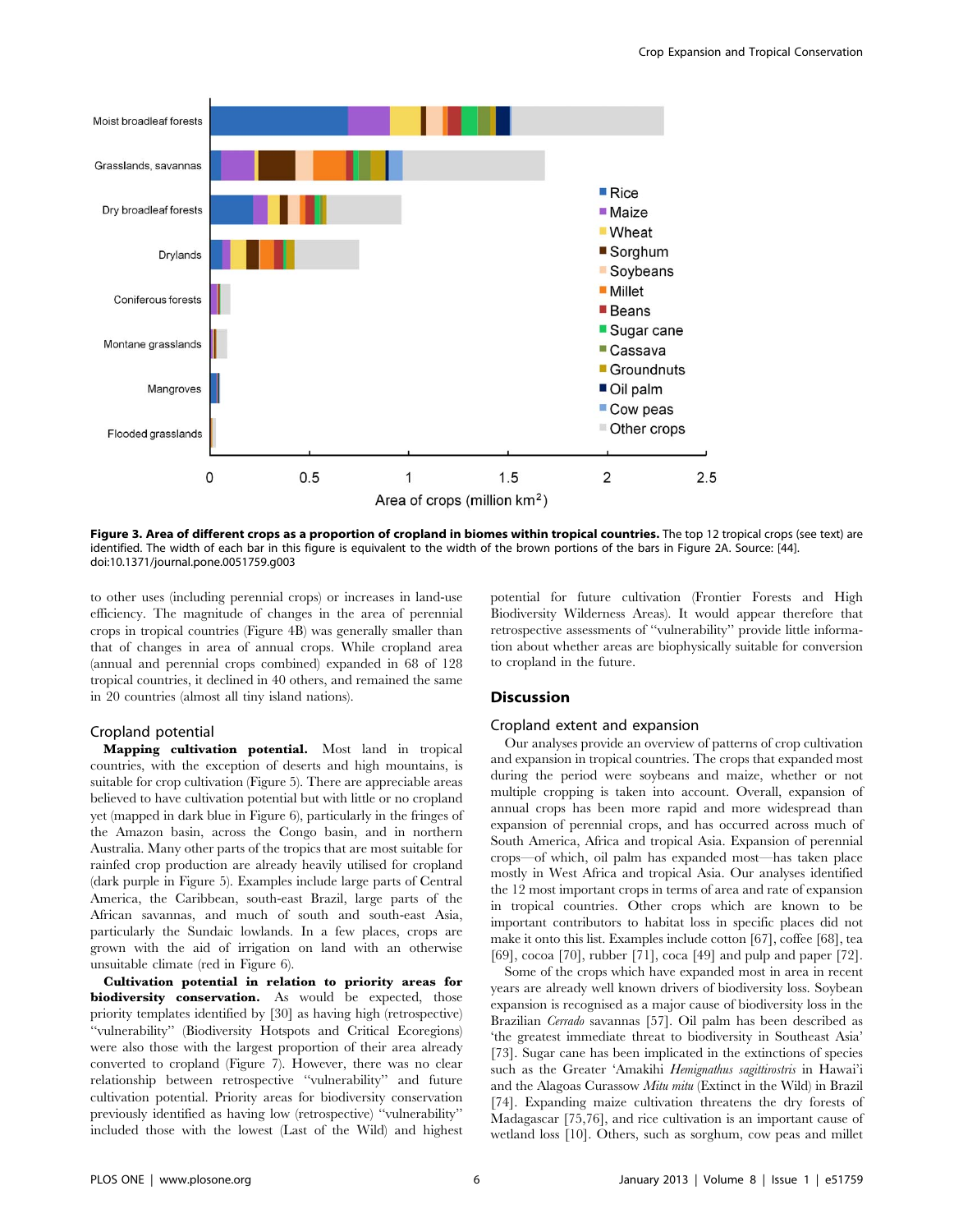

Figure 4. Increments in the area devoted to cropland in tropical countries. Circles show absolute increment over the period 1999-2008, with scale exaggerated 10 times for ease of interpretation. Shading indicates percentage of each country occupied by annual crops in 2008. Countries not defined as tropical are shaded grey. Maps are based on land data, for (A) arable land (annual crops) and (B) permanent cropland (perennial crops). Source: [46].

doi:10.1371/journal.pone.0051759.g004



Figure 5. Areas of land with cultivation potential for selected crops of (A) wetter climates and (B) drier climates. Maps are based on four wetter-climate crops (cassava, rice, sugar cane and oil palm) and eight drier-climate crops (beans, cow peas, groundnut, maize, millet, sorghum, soybeans and wheat). The map shows cultivation potential for the crop for which each 5-min grid cell is most suitable. Cultivation potential is calculated as the ''agro-climatically attainable yield'' for each rainfed crop as a percentage of the global maximum for that crop [55]. doi:10.1371/journal.pone.0051759.g005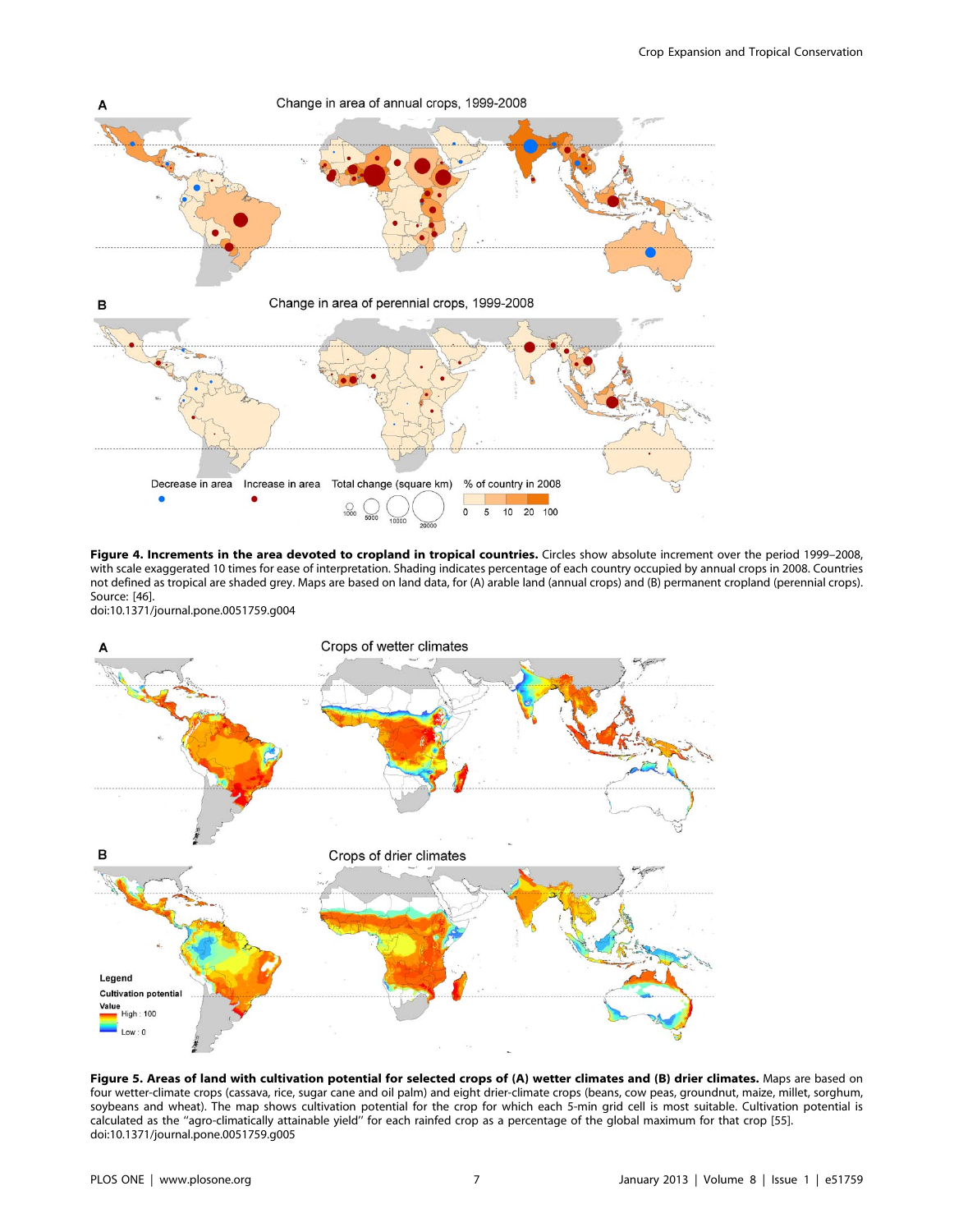

Figure 6. Areas of land with cultivation potential (blue) in relation to current cropland (red). This is illustrated for (A) Neotropical countries, (B) tropical Africa and (C) tropical Asia/Australia. Shades of blue indicate cultivation potential for the crop for which each 5-min grid cell is most suitable. Cultivation potential is calculated as the ''agro-climatically attainable yield'' for 12 major tropical crops as a percentage of the global maximum for that crop [55]. Shades of red indicate cropland extent in the year 2000, from [5]. The darker shades indicate values above the median. Land which is suitable for one or more crops, and which is already cultivated, is mapped in shades of purple. Land with no cultivation potential for these crops, and no cropland, is mapped in white, and land outside tropical countries is shaded grey.

doi:10.1371/journal.pone.0051759.g006

have received much less attention in the conservation literature [77], although the combined area converted to these three crops in 1999–2008 was more than twice that converted to oil palm.

There are several possible reasons why some crops have received relatively little attention from conservationists. First, area is an incomplete proxy for impact. Coffee, for example, covers a relatively small area (8% of that occupied by rice in tropical countries), but tends to replace habitats of particularly high biodiversity value. Tropical drylands support unique species, but not concentrations of endemics on the scale of tropical forests, so hectare for hectare, dryland crops might have less of an impact on biodiversity than crops of wetter climates. Second, most of the less well-known crops are traditionally grown mainly by small-scale farmers rather than on an industrial scale by large corporations. As a consequence, there is less of a clear link to Western consumers [77]. Campaigns targeting the commodity supply chains of large corporations supplying European and North American retailers have been a key factor in efforts to reduce environmental impacts of commodities such as palm oil, coffee and cocoa [78]. However, even crops traditionally seen as the preserve of subsistence farmers are increasingly grown in large-scale commercial monocultures: sorghum in parts of the Caribbean and Latin America, and cassava in Thailand and Brazil, for example [12]. Such crops are also increasingly used for biofuels and animal feed rather than to feed people [12].

#### The future of wild lands

One other, very recent study has suggested that High Biodiversity Wilderness Areas might be disproportionately affected by prospective patterns of cropland expansion in coming decades, as estimated by the IMAGE model [61]. Our analysis, based more directly on maps of cultivation potential, provides further evidence that not only High Biodiversity Wilderness Areas but also Frontier Forests have the biophysical attributes that could predispose them to future conversion (indeed, all nine sets of priority areas for biodiversity conservation have considerable cultivation potential, Figure 7). High Biodiversity Wilderness Areas and Frontier Forests have been considered to have ''low vulnerability'' because of low levels of past habitat loss, but are likely to come under threat as infrastructure develops and if political circumstances change. The Last of the Wild priority areas have much lower cultivation potential on average because they include large areas of desert [39]. Bearing in mind that our maps are probably inaccurate at a fine spatial scale, and that biophysical cultivation potential is just one of several determinants of vulnerability to agricultural conversion, the most extensive blocks of natural habitat in areas of high cultivation potential (dark blue in Figure 6) are in central Africa, the fringes of the Amazon Basin, and northern Australia.

Central Africa. The extent of land with cultivation potential in the Congo Basin in central Africa is particularly alarming. Most global conservation prioritisation schemes judge this area to be at low risk [30] because of its high forest cover and low recent rates of deforestation: 0.2% to 0.4% per year [79–81]. However the factors that may help explain the low rates of past deforestation such as low population densities, low road density, political instability and lack of inputs to utilise poor soils [82,83]—are changing [84–87]. As a result, the ''last of the wild'' in central Africa is increasingly fragmented [39], and there is ''not much time'' [38] to protect these forests from logging followed by conversion to cassava, oil palm, rice and sugar cane. There have been reports of large-scale land acquisitions for oil palm cultivation in the Democratic Republic of Congo, including one of  $28,000 \text{ km}^2$  in 2007, but this appears to have been exaggerated and nothing has happened on the ground [88]. Nevertheless, the Congolian forests will continue to come under threat from expanding croplands, a threat which could be reduced by a strategic approach to road development [89,90] and incentives for forest protection under a REDD+ mechanism [91].

Amazon Basin. The situation in the Amazon Basin is very different to that in central Africa. Recent deforestation has been more rapid and extensive, at least in Brazil, and thus has received far more attention from researchers and policy-makers [62,92]. Almost half (46%) of the Brazilian Amazon has been formally protected within reserves, including indigenous reserves ([93], see Figure S1) and the rate of deforestation has declined in recent years [92]. However, legal protection for forests on private land is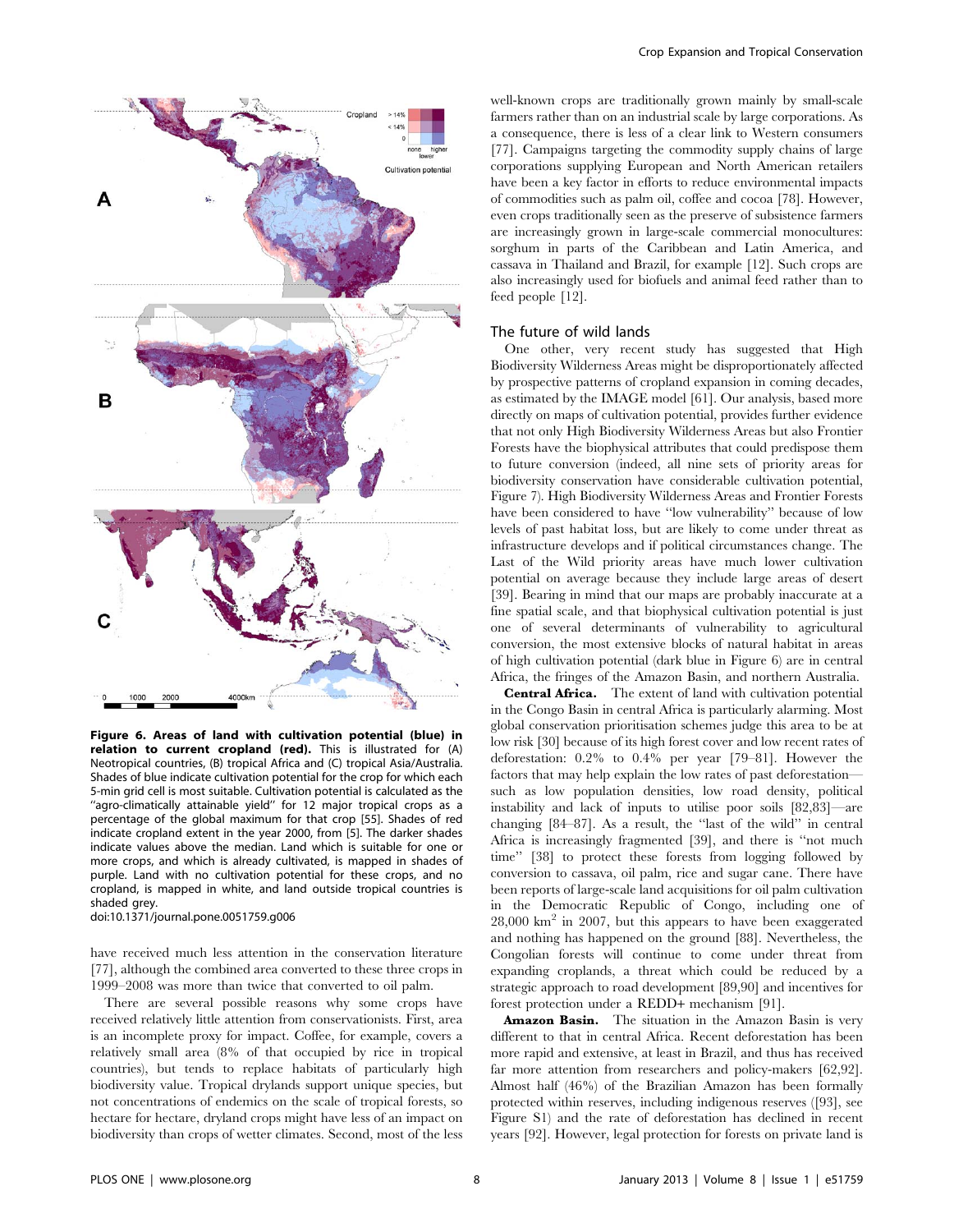

Figure 7. Cropland extent and cultivation potential within priority areas for biodiversity conservation in tropical countries. Cultivation potential is defined as in Figure 5. The open symbols show the mean cultivation potential of all land in each set of priority areas, while the filled symbols show the mean cultivation potential of land that had not yet been converted to cropland as of 2000. Inset from [30] shows conservation priority templates placed within the conceptual framework of irreplaceability and (retrospective) ''vulnerability'' and coloured accordingly (reprinted with modification, with permission from AAAS). ''Proactive'' conservation priorities are those in areas which are not yet considered to be highly ''vulnerable'' to conversion, while ''reactive'' priorities are those in areas where there has already been much habitat conversion. Abbreviations: Biodiversity Hotspots (BH), Centres of Plant Diversity (CPD), Crisis Ecoregions (CE), Endemic Bird Areas (EBA), Frontier Forests (FF), Global 200 Ecoregions (G200), High Biodiversity Wilderness Areas (HBWA), Last of the Wild (LW), Megadiversity Countries (MC). Mean across all tropical countries shown by grey symbols. doi:10.1371/journal.pone.0051759.g007

in danger of being weakened by changes to Brazilian legislation [94]. Our analysis confirms that most of the interior of the Amazon Basin is of relatively low suitability for agriculture, albeit still with similar cultivation potential to large parts of India or West Africa (Figure 5). Land with higher cultivation potential is concentrated around the fringes of the Amazon Basin. In unprotected areas with cultivation potential, e.g., in the Guiana Shield, creating new protected areas and setting limits on road expansion could help to reduce the threat from crop expansion [95].

Northern Australia. Multiple attempts to establish crops in the ''empty north'' of Australia have had limited success, because of intense seasonality and poor, easily eroded soils [96]. Agriculture in that area is dominated by cattle farming rather than crop production. However, minimal or no-tillage systems can enable integration of cropping and grazing, and with declining rainfall elsewhere on the continent, interest is again shifting to northern Australia. Aboriginal land and protected areas cover large parts of the suitable area mapped in Figure 6, but the risk of cropland expansion in unprotected land merits concern.

Other parts of the world. Other, smaller areas of high cultivation potential but as yet with little cropland are mapped in dark blue in Figure 6, and include parts of the Paraguayan Chaco and the savanna woodlands in the Sahel and East Africa. Areas which are suitable and already heavily farmed (dark purple) include moist and dry tropical forests in coastal Mexico and Cuba, moist tropical forests and savanna in southeastern Brazil (Mata Atlântica and Cerrado), much of West Africa (especially Nigeria), Uganda, parts of India, and much of South-east Asia. Large tracts of South America, Africa and Southeast Asia are suitable for cropland but are not yet heavily farmed (bluish purple): instead, these areas are a mosaic of croplands and fragments of seminatural or natural habitats [3].

#### Reactive or proactive conservation?

Brooks et al. [30] classify priority areas for biodiversity conservation as being either ''reactive'' or ''proactive''. Reactive areas are those with ''high vulnerability'', and include Biodiversity Hotspots and Crisis Ecoregions. Proactive areas are those with ''low vulnerability'', and include High Biodiversity Wilderness Areas, Frontier Forests and the Last of the Wild. As Brooks et al. acknowledge, the measures of vulnerability that were used to identify these areas relied mainly on past patterns of habitat loss, and made no effort to be predictive. It is perhaps unsurprising, then, that we found no consistent relationship between ''vulnerability'' sensu Brooks et al., and cultivation potential (Figure 7) which is one component of vulnerability to future conversion.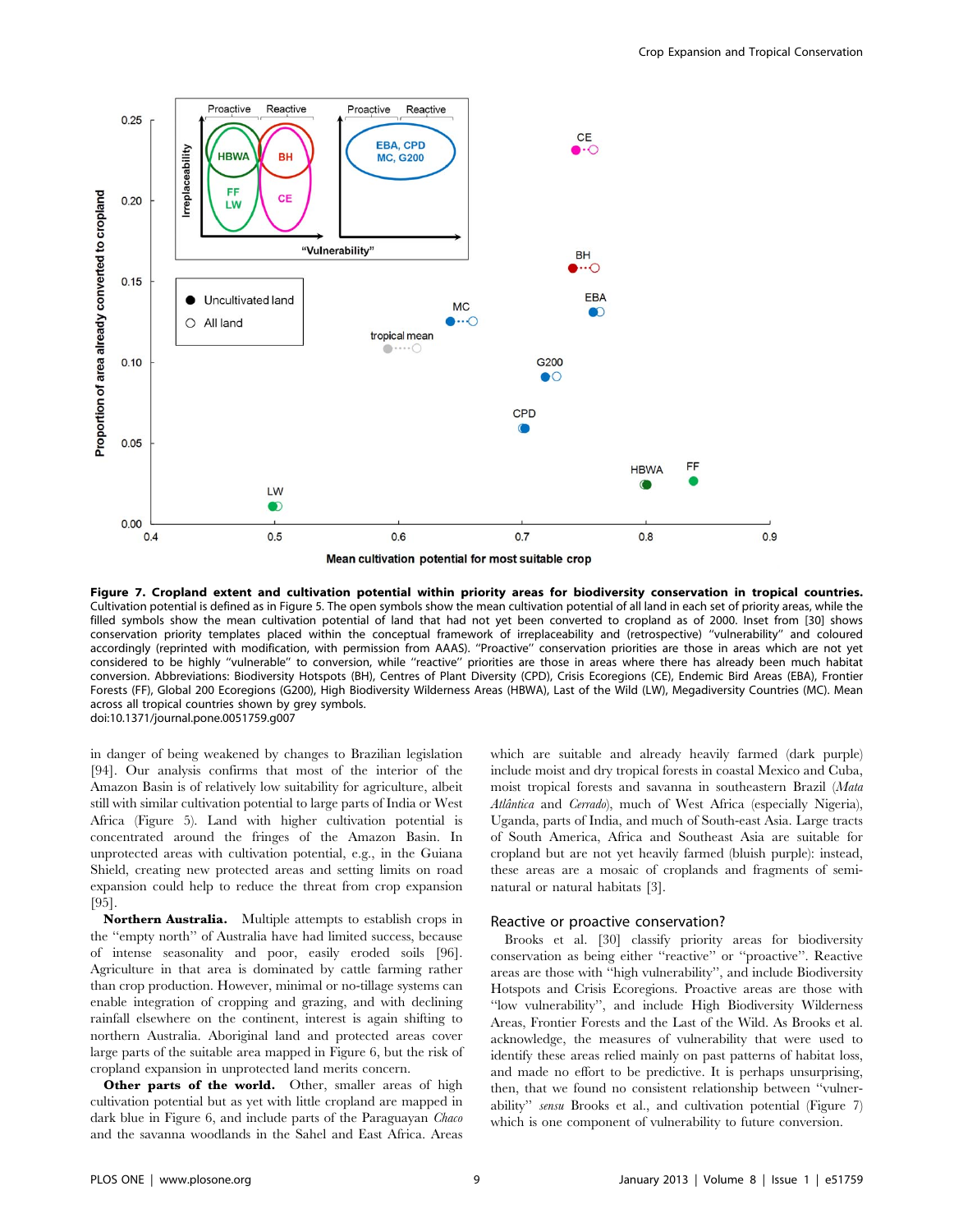What are the implications of this observation for conservation priorities? It means that much of the land which has not yet been converted to farmland has not been left alone because it is uncultivable, but because political or socio-economic factors have impeded, or at least not promoted, conversion so far. With global demand for land rising [97] areas that could previously safely be considered to have ''low vulnerability'' may come under increasing threat from agricultural expansion. In addition to working in areas of ''high vulnerability'', conservation organisations might therefore be wise to increase their proactive conservation efforts while substantial opportunities for conservation in areas of ''low vulnerability'' still exist.

#### Reliability of the maps and data used

The conclusions discussed above hinge on the reliability of the data used, and in particular the reliability of the maps of cultivation potential for tropical crops. As discussed in the Methods, there are good reasons to interpret these with caution. The discrepancy between our two estimates of cropland area in tropical countries is equivalent to the area of Italy, or to six years' worth of cropland expansion. For the reasons discussed in Data Sources and Limitations, we think the larger figure of 6.7 million  $km<sup>2</sup>$  is likely to be closer to the truth, but this cannot be independently verified.

In relation to the maps, the soil, terrain and climate datasets used to produce them are themselves coarse-grained and have not been comprehensively ground-truthed. Global datasets should not be taken to provide a detailed picture of conditions at finer scales. The maps do not take into account irrigation: where aquifers or rivers exist, this can transform land without sufficient rainfall for agriculture.

The maps also cannot capture new developments in agricultural technology, which allow crops to be grown where previously they could not be. A striking example is the Cerrado of Brazil. Until recent decades this savanna area was considered ''unfit for farming'' [98]. However, this is the new agricultural frontier of Latin America, where the annual area deforested for agriculture (pasture and cropland) is now on a par with that in the Amazon [99] and which is experiencing rapid expansion of cash crops such as soybeans and cotton [100,101]. This is a clear example of how areas which are unsuitable today may become suitable in the future through developments in technology.

A key research need is therefore to reduce the uncertainties in these maps and to develop credible, fine-grained maps of cultivation potential which can be used in strategic planning, both to ensure that crops are grown where they will be most productive, and so that threats to biodiversity from agriculture can be better understood and avoided. For some crops and countries fine-grained maps have been developed (for example [102,103]), but as they typically have not been comprehensively groundtruthed (if at all) it is difficult to know whether they are any more reliable than global datasets.

Beyond the need for better maps of cultivation potential, there is also a need for better models of future land-use change. On its own, cultivation potential is a relatively poor predictor of conversion risk. As our results here show, there are parts of the world with high cultivation potential that are not farmed, and other places with low cultivation potential which are. Other factors such as accessibility, socio-economic conditions, land tenure and government policies have as much, if not more, influence on where land conversion takes place. These drivers and policies differ greatly between countries and regions, and therefore the most promising way forward for anticipating future cropland expansion is assessments at a national or regional scale, informed by local conditions and policies (for example [104,105]).

#### Implications for policy

At the tenth Conference of the Parties to the Convention on Biological Diversity, parties agreed on 20 Aichi Biodiversity Targets [11]. These include commitments to halve, or where feasible halt, loss of natural habitats by 2020 (target 5), to ensure that areas under agriculture are managed sustainably (target 7), and to eliminate harmful pollution (target 8). The first of these can only be achieved by addressing the drivers of habitat loss, which in many parts of the world include crop expansion. To avoid compromising the first commitment, the remaining two will require yields to increase in parts of the world where productivity is currently low and where potential exists to do this without negative environmental impacts [106]. In all cases it will be difficult to reduce threats to biodiversity without strengthening public policy, such as national-level land use policies for stabilising the agricultural frontier around the last big blocks of wilderness through appropriate strategic land-use planning, infrastructure planning, better regulation of large international land acquisitions, and protected area designation.

In addition to government-led policies and incentives, there is potential for voluntary certification and other market-based initiatives to help reduce the impact of agriculture. However, this potential has been realised to only a limited extent to date. For some of the major tropical crops, including oil palm, soybeans and sugar cane, commodity roundtables have been set up to decide and implement standards for environmentally and socially responsible production [107]. These initiatives typically involve representatives from throughout the commodity chain (lenders, growers, manufacturers and retailers) as well as from governments and civil society. There is increasing attention towards the complexities and challenges of tailoring such standards to cater for small-scale farmers [108,109]. However, these voluntary initiatives do not apply to all producers within a single country or commodity chain, and they do not have the power to implement land-use planning on the scale needed to prevent incursions of agriculture into large blocks of natural habitat, such as those in the Congo Basin. It is difficult to see how that could be achieved without government intervention, backed up by technical and financial support from wealthier governments for which tropical countries are an important source of imports and of climate-regulating ecosystem services.

All of the targets mentioned will become easier to achieve if global consumption of agricultural products can be reduced or stabilised. In the developed world, there is considerable scope to eliminate over-consumption, promote diets which are less landdemanding and reduce post-consumer waste [110,111]. Reforming incentives for bioenergy to support only those feedstocks not implicated in direct or indirect land-use change could help to reduce global demand for agricultural land [112,113]. In the developing world, the most important issues include rising meat consumption by an emerging middle class, rapid population growth and post-harvest losses [110,111,114]. Some of these issues can only be addressed by national and international policy, while others can be addressed at a local level, for example by NGOs.

Irrespective of such measures to limit over-consumption and wastage, strengthened efforts to protect wild lands from conversion will be essential if the threat of agricultural expansion to tropical biodiversity is to be reduced. Other studies have suggested that habitat conversion, once initiated in an area, is contagious and difficult to stop [115], and also that conservation in remote, lessdeveloped parts of the world is often very cost-effective compared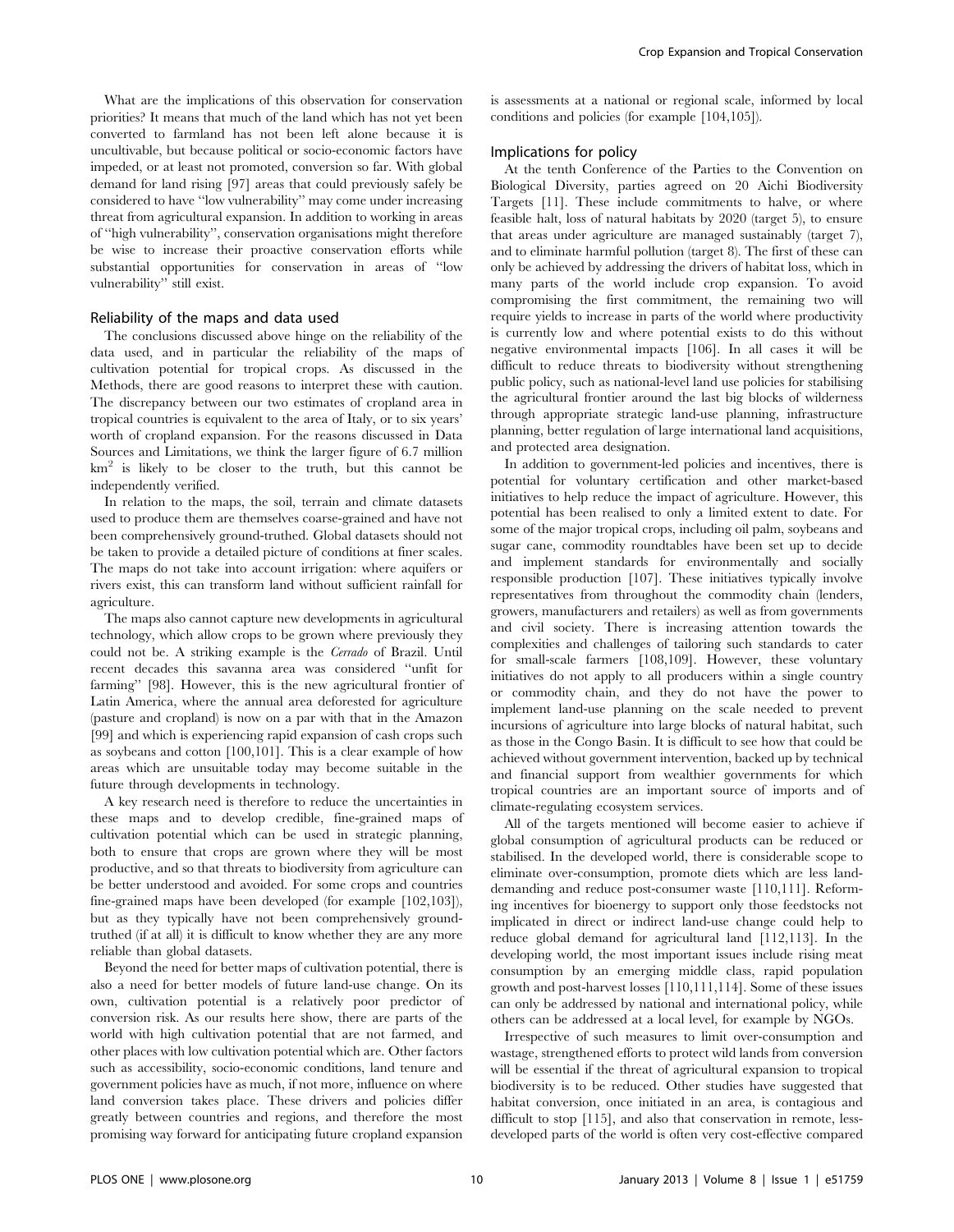to conservation in more-developed areas [116]. Increasing conservation efforts in Frontier Forests and High Biodiversity Wilderness Areas may thus merit greater attention from conservationists and policy-makers.

#### Supporting Information

Figure S1 Overlap between cultivation potential and protected areas for (A) Neotropical countries, (B) tropical Africa and (C) tropical Asia/Australia. Map of cultivation potential in relation to cropland is as for Figure 5. Protected areas comprise protected areas of all types with polygon information, extracted from the 2010 version of the World Database on Protected Areas (WDPA). [The WDPA is a joint product of IUCN and UNEP prepared by UNEP-WCMC and the IUCN-WCPA working with Governments, the Secretariats of Multilateral Environmental Agreements, collaborating Non-Government Organizations and individuals. For further information go to www.wdpa.org or contact: protectedareas@unep-wcmc.org.] (TIF)

Table S1 Harvested area, annual increment, % rate of expansion and regression statistics for 146 crops in tropical countries, during the period 1999–2008. The 12 most important tropical crops (see text) are in bold. (PDF)

#### References

- 1. Tilman D, Fargione J, Wolff B, D'Antonio C, Dobson A, et al. (2001) Forecasting agriculturally driven global environmental change. Science 292: 281–284.
- 2. Foley JA, DeFries R, Asner GP, Barford C, Bonan G, et al. (2005) Global consequences of land use. Science 309: 570–574.
- 3. Ellis EC, Ramankutty N (2008) Putting people in the map: anthropogenic biomes of the world. Front Ecol Environ 6: 439–447.
- 4. Haberl H, Erb KH, Krausmann F, Gaube V, Bondeau A, et al. (2007) Quantifying and mapping the human appropriation of net primary production in earth's terrestrial ecosystems. Proc Natl Acad Sci USA 104: 12942–12947.
- 5. Ramankutty N, Evan AT, Monfreda C, Foley JA (2008) Farming the planet: 1. Geographic distribution of global agricultural lands in the year 2000. Global Biogeochem Cycles 22: GB1003, doi:10.1029/2007GB002952.
- 6. Wright HL, Lake IR, Dolman PM (2012) Agriculture a key element for conservation in the developing world. Conserv Lett 5: 11–19. doi:10.1111/ j.1755-263X.2011.00208.x
- 7. Sala OE, Chapin FS, Armesto JJ, Berlow E, Bloomfield J, et al. (2000) Global biodiversity scenarios for the year 2100. Science 287: 1770–1774.
- 8. Green RE, Cornell SJ, Scharlemann JPW, Balmford A (2005) Farming and the fate of wild nature. Science 307: 550–555. doi:10.1126/science.1106049
- 9. Hoffmann M, Hilton-Taylor C, Angulo A, Bohm M, Brooks TM, et al. (2010) The impact of conservation on the status of the world's vertebrates. Science 330: 1503–1509. doi:10.1126/science.1194442
- 10. Donald PF (2004) Biodiversity impacts of some agricultural commodity production systems. Conserv Biol 18: 17–37.
- 11. UNEP (2011) Report of the Tenth Meeting of the Conference of the Parties to the Convention on Biological Diversity. Montreal, Canada: UN Environment Programme, UNEP/CBD/COP/10/27. 353 p.
- 12. Clay J (2004) World Agriculture and the Environment: A Commodity-by-Commodity Guide to Impacts and Practices. Washington, DC: Island Press. 570 p.
- 13. Scharlemann JPW, Green RE, Balmford A (2004) Land-use trends in Endemic Bird Areas: global expansion of agriculture in areas of high conservation value. Glob Change Biol 10: 2046–2051.
- 14. FAO (2002) World Agriculture: towards 2015/2030. 97 p.
- 15. OECD/FAO (2012) OECD-FAO Agricultural Outlook 2012–2021, OECD Publishing. 283 p. Available: http://dx.doi.org/10.1787/agr\_outlook-2012-en. Accessed 2012 Jul 19.
- 16. McIntyre BD, Herren HR, Wakhungu J, Watson RT (2009) International Assessment of Agricultural Knowledge, Science and Technology for Development (IAASTD): global report, Washington DC: Island Press. 593 p. Available: http://www.agassessment.org/docs/IAASTD\_EXEC\_SUMMARY\_JAN\_ 2008.pdf. Accessed 2010 Mar 29.
- 17. Gibbs HK, Ruesch AS, Achard F, Clayton MK, Holmgren P, et al. (2010) Tropical forests were the primary sources of new agricultural land in the 1980s and 1990s. Proc Natl Acad Sci USA 107: 16732–16737. doi:10.1073/ pnas.0910275107

Table S2 Areas and changes in area of annual and perennial crops and total cropland, based on both crop data and land data, for the period 1999–2008, for 128 tropical countries. Increments are based on linear regression, and all areas are in km2. Countries are ordered by annual increment in total cropland. "NA" = not available. (PDF)

#### Table S3 Scientific names of crops mentioned in the text.

(PDF)

Table S4 Sources of data used in this paper. With list of references.

(PDF)

#### Acknowledgments

We thank Ariel Brunner, Abi Bunker, Ellie Crane and Heather Ducharme for insightful comments, and the participants of a workshop held in January 2010.

#### Author Contributions

Analyzed the data: BP. Wrote the paper: BP MB SHMB PFD JPWS AJS AB.

- 18. de Araujo LM, de Barros Prado Moura F (2011) Bioethanol's dirty footprint in Brazil. Nature 469: 299. doi:10.1038/469299d
- 19. Koh LP (2007) Potential habitat and biodiversity losses from intensified biodiesel feedstock production. Conserv Biol 21: 1373–1375.
- 20. Melillo JM, Reilly JM, Kicklighter DW, Gurgel AC, Cronin TW, et al. (2009) Indirect emissions from biofuels: how important? Science 326: 1397–1399. doi:10.1126/science.1180251
- 21. Miles L, Kapos V (2008) Reducing greenhouse gas emissions from deforestation and forest degradation: global land-use implications. Science 320: 1454–1455.
- 22. Geist HJ, Lambin EF (2002) Proximate causes and underlying driving forces of tropical deforestation. Bio Science 52: 143–150.
- 23. Phalan B, Balmford A, Green RE, Scharlemann JPW (2011) Minimising the harm to biodiversity of producing more food globally. Food Policy 36: S62– S71. doi:10.1016/j.foodpol.2010.11.008
- 24. Phalan B, Onial M, Balmford A, Green RE (2011) Reconciling food production and biodiversity conservation: land sharing and land sparing compared. Science 333: 1289–1291. doi:10.1126/science.1208742
- 25. Chomitz KM (2006) At Loggerheads? Agricultural Expansion, Poverty Reduction, and Environment in the Tropical Forests. Washington DC: World Bank. 284 p.
- 26. Laurance WF (2007) Have we overstated the tropical biodiversity crisis? Trends Ecol Evol 22: 65–70.
- 27. Cohen JE (2003) Human population: the next half century. Science 302: 1172– 1175. doi:10.1126/science.1088665
- 28. Hansen MC, Stehman SV, Potapov PV (2010) Quantification of global gross forest cover loss. Proc Natl Acad Sci USA 107: 8650–8655. doi:10.1073/ pnas.0912668107
- 29. Olson DM, Dinerstein E, Wikramanayake ED, Burgess ND, Powell GVN, et al. (2001) Terrestrial ecoregions of the world: A new map of life on Earth. BioScience 51: 933–938.
- 30. Brooks TM, Mittermeier RA, da Fonseca GAB, Gerlach J, Hoffmann M, et al. (2006) Global biodiversity conservation priorities. Science 313: 58–61.
- 31. Hoekstra JM, Boucher TM, Ricketts TH, Roberts C (2005) Confronting a biome crisis: global disparities of habitat loss and protection. Ecol Lett 8: 23– 29. doi:10.1111/j.1461-0248.2004.00686.x
- 32. Mittermeier RA, Gil PR, Hoffmann M, Pilgrim J, Brooks T, et al. (2004) Hotspots Revisited. Mexico City: Cemex. 392 p.
- 33. Stattersfield AJ, Crosby MJ, Long AJ, Wege DC (1998) Endemic Bird Areas of the World: Priorities for Biodiversity Conservation. BirdLife Conservation Series no. 7. Cambridge, UK: BirdLife International. 846 p.
- 34. WWF IUCN (1997) Centres of Plant Diversity. Gland, Switzerland: WWF and IUCN. 3 vols.
- 35. Mittermeier RA, Robles Gil P, Mittermeier CG (1997) Megadiversity. Mexico City: CEMEX. 501 p.
- 36. Olson DM, Dinerstein E (2002) The Global 200: Priority Ecoregions for global conservation. Ann Missouri Bot Gard 89: 199–224. doi:10.2307/3298564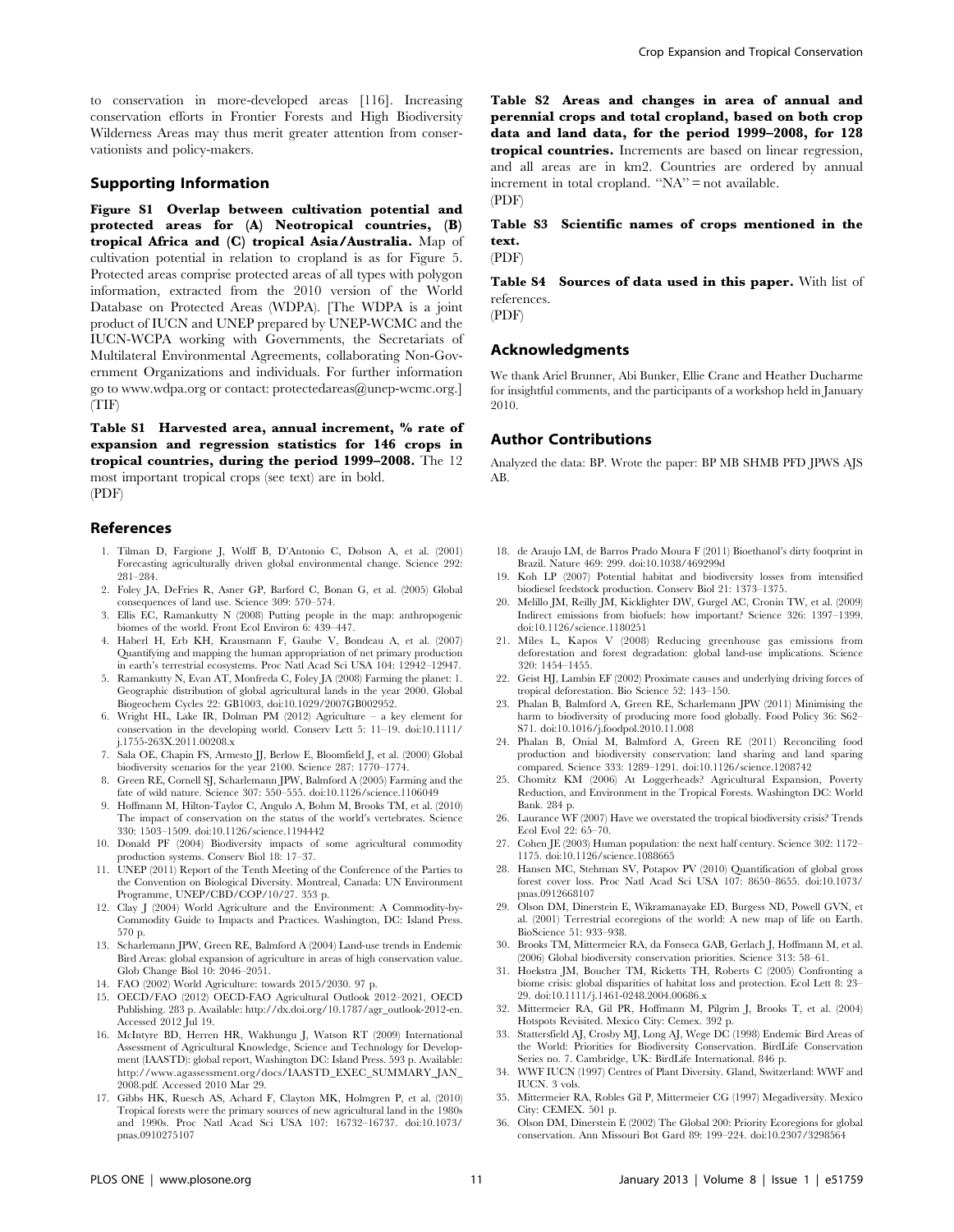- 37. Mittermeier RA, Mittermeier CG, Brooks TM, Pilgrim JD, Konstant WR, et al. (2003) Wilderness and biodiversity conservation. Proc Natl Acad Sci USA 100: 10309–10313. doi:10.1073/pnas.1732458100
- 38. Bryant D, Nielsen D, Tangley L (1997) Last frontier forests: Ecosystems and economies on the edge. Washington DC: World Resources Institute. 54 p.
- 39. Sanderson EW, Jaiteh M, Levy MA, Redford KH, Wannebo AV, et al. (2002) The Human Footprint and the Last of the Wild. Bio Science 52: 891–904. doi:10.1641/0006-3568(2002)052[0891:THFATL]2.0.CO;2
- 40. Kaptué Tchuenté AT, Roujean J-L, De Jong SM (2011) Comparison and relative quality assessment of the GLC2000, GLOBCOVER, MODIS and ECOCLIMAP land cover data sets at the African continental scale. Int J Appl Earth Obs 13: 207–219. doi:16/j.jag.2010.11.005
- 41. Herold M, Mayaux P, Woodcock CE, Baccini A, Schmullius C (2008) Some challenges in global land cover mapping: An assessment of agreement and accuracy in existing 1 km datasets. Remote Sens Environ 112: 2538–2556. doi:10.1016/j.rse.2007.11.013
- 42. Fritz S, See L (2008) Identifying and quantifying uncertainty and spatial disagreement in the comparison of Global Land Cover for different applications. Glob Change Biol 14: 1057–1075.
- 43. McCallum I, Obersteiner M, Nilsson S, Shvidenko A (2006) A spatial comparison of four satellite derived 1 km global land cover datasets. Int J Appl Earth Obs 8: 246–255. doi:10.1016/j.jag.2005.12.002
- 44. Monfreda C, Ramankutty N, Foley JA (2008) Farming the planet: 2. Geographic distribution of crop areas, yields, physiological types, and net primary production in the year 2000. Global Biogeochem Cycles 22: GB1022.
- 45. You L, Guo Z, Koo J, Ojo W, Sebastian K, et al. (2010) Spatial Production Allocation Model (SPAM) 2000 Version 3 Release 2. HarvestChoice. Available: http://MapSPAM.info. Accessed: 2010 Sep 27.
- 46. FAOSTAT Statistical databases. Food and Agriculture Organization of the United Nations. Available: http://faostat.fao.org/. Accessed: 2011 Jan 11.
- 47. Ewers RM, Scharlemann JPW, Balmford A, Green RE (2009) Do increases in agricultural yield spare land for nature? Global Change Biol 15: 1716–1726. doi:10.1111/j.1365-2486.2009.01849.x
- Thoenes P (2011) FAO price & policy bulletin, January 2011. Rome, Italy: Food and Agriculture Organization of the United Nations. 4 p.
- Dávalos LM, Bejarano AC, Hall MA, Correa HL, Corthals A, et al. (2011) Forests and drugs: coca-driven deforestation in tropical biodiversity hotspots. Environ Sci Technol 45: 1219–1227. doi:10.1021/es102373d
- 50. Ramankutty N (2004) Croplands in West Africa: A geographically explicit dataset for use in models. Earth Interact 8: 1–22. doi:10.1175/1087- 3562(2004)8<1:CIWAAG>2.0.CO;2
- 51. FAO (2011) Crops statistics. Concepts, definitions and classifications. Food and Agriculture Organization of the United Nations. Available: http://www.fao. org/fileadmin/templates/ess/ess\_test\_folder/documents/Production\_trade/ definitions/Crops\_statistics\_concepts\_definitions\_classifications.doc. Accessed: 2011 May 31.
- 52. Cassman KG (1999) Ecological intensification of cereal production systems: Yield potential, soil quality, and precision agriculture. Proc Natl Acad Sci USA 96: 5952–5959.
- 53. FAO (2010) World Programme for the Census of Agriculture. Part two: agricultural census items – concepts, definitions and tabulations. Rome, Italy: Food and Agriculture Organization of the United Nations. 121 p. Available: http://www.fao.org/fileadmin/templates/ess/documents/world\_census\_of\_ agriculture/appendix3\_r7.pdf. Accessed: 2011 Apr 11.
- 54. FAO (2011) Tree crops. Guidelines for estimating area data. Rome, Italy: Food and Agriculture Organization of the United Nations. Available: http://www. fao.org/fileadmin/templates/ess/ess\_test\_folder/documents/Production\_ trade/definitions/Tree\_crops\_guidelines\_for\_estaimating\_area.doc. Accessed: 2011 Jul 29.
- 55. Tóth G, Kozlowski B, Prieler S, Wiberg D (2011) Global Agro-Ecological Zones (GAEZ v3.0) User's Guide. Laxenburg and Rome: IIASA and FAO. 56 p. Available: http://www.iiasa.ac.at/Research/LUC/GAEZv3.0/docs/ GAEZ\_User\_Guide.pdf. Accessed: 2011 Jun 28.
- 56. Tabor K, Williams JW (2010) Globally downscaled climate projections for assessing the conservation impacts of climate change. Ecol Appl 20: 554–565.
- 57. Fearnside PM (2001) Soybean cultivation as a threat to the environment in Brazil. Environmental Conservation 28: 23–38. doi:10.1017/ S0376892901000030
- 58. Spehar CR (1995) Impact of strategic genes in soybean on agricultural development in the Brazilian tropical savannahs. Field Crop Res 41: 141–146. doi:16/0378-4290(95)00007-D
- 59. Aldhous P (2004) Borneo is burning. Nature 432: 144–146.
- IMAGE Team (2001) The IMAGE 2.2 implementation of the SRES Scenarios. A comprehensive analysis of emissions, climate change and impacts in the 21st century. Bilthoven: Netherlands Environmental Assessment Agency (MNP) CD-ROM Publication 500110001.
- 61. Dobrovolski R, Diniz-Filho JAF, Loyola RD, Marco Júnior P (2011) Agricultural expansion and the fate of global conservation priorities. Biodivers Conserv 20: 2445–2459. doi:10.1007/s10531-011-9997-z
- 62. Hansen MC, Stehman SV, Potapov PV, Loveland TR, Townshend JRG, et al. (2008) Humid tropical forest clearing from 2000 to 2005 quantified by using multitemporal and multiresolution remotely sensed data. Proc Natl Acad Sci USA 105: 9439–9444.
- 63. Barona E, Ramankutty N, Hyman G, Coomes OT (2010) The role of pasture and soybean in deforestation of the Brazilian Amazon. Environ Res Lett 5: 024002. doi:10.1088/1748-9326/5/2/024002
- 64. FAO (2010) World Programme for the Census of Agriculture. Appendix 3: classification of crops. Rome, Italy: Food and Agriculture Organization of the United Nations. 5 p. Available: http://www.fao.org/fileadmin/templates/ess/ documents/world\_census\_of\_agriculture/appendix3\_r7.pdf. Accessed: 2011 Apr 11.
- 65. Fischer G, van Velthuizen H, Shah M, Nachtergaele F (2002) Global Agroecological Assessment for Agriculture in the 21st Century: Methodology and Results. Laxenburg, Austria and Rome, Italy: International Institute for Applied Systems Analysis/Food and Agriculture Organization of the United Nations. 119 p.
- 66. ESRI 2009. ArcGIS Desktop: Release 9.3. Redlands, CA: Environmental Systems Research Institute.
- 67. Baudron F, Corbeels M, Andersson JA, Sibanda M, Giller KE (2011) Delineating the drivers of waning wildlife habitat: The predominance of cotton farming on the fringe of protected areas in the Mid-Zambezi Valley, Zimbabwe. Biol Conserv 144: 1481–1493. doi:10.1016/j.biocon.2011.01.017
- Rappole JH, King DI, Rivera JHV (2003) Coffee and conservation. Conserv Biol 17: 334–336. doi:10.1046/j.1523-1739.2003.01548.x
- 69. Yang L, Pan R, Wang S (1985) Investigation on the birds of cultivated land of tea trees and rubber trees in Xishuangbanna, Yunnan province. Zool Res 4: 353–360.
- 70. Schroth G, Harvey CA (2007) Biodiversity conservation in cocoa production landscapes: an overview. Biodivers Conserv 16: 2237–2244.
- 71. Li H, Aide TM, Ma Y, Liu W, Cao M (2007) Demand for rubber is causing the loss of high diversity rain forest in SW China. Biodivers Conserv 16: 1731– 1745.
- 72. Carrere R, Lohmann L (1996) Pulping the South: Industrial Tree Plantations in the World Paper Economy. London and New Jersey: Zed Books. 208 p. Available: http://www.wrm.org.uy/plantations/material/PulpingSouth.pdf. Accessed 2009 Apr 10.
- 73. Wilcove D, Koh L (2010) Addressing the threats to biodiversity from oil-palm agriculture. Biodivers Conserv 19: 999–1007. doi:10.1007/s10531-009-9760-x
- 74. BirdLife International (2011) BirdLife species factsheets. Available: http:// www.birdlife.org. Accessed 2011 Aug 4.
- 75. Scales IR (2011) Farming at the forest frontier: land use and landscape change in western Madagascar, 1896–2005. Environ Hist 17: 499–524. doi:10.3197/ 096734011X13150366551481
- 76. Seddon N, Butchart S, Tobias J, Yount JW, Remi Ramanampamonjy J, et al. (2000) Conservation issues and priorities in the Mikea Forest of south-west Madagascar. Oryx 34: 287–304. doi:10.1046/j.1365-3008.2000.00134.x
- 77. Balmford A, Green R, Phalan B (2012) What conservationists need to know about farming. Proc R Soc B. Available: http://rspb.royalsocietypublishing. org/content/early/2012/04/24/rspb.2012.0515
- 78. Butler RA, Laurance WF (2008) New strategies for conserving tropical forests. Trends Ecol Evol 23: 469–472.
- 79. Duveiller G, Defourny P, Desclée B, Mayaux P (2008) Deforestation in Central Africa: Estimates at regional, national and landscape levels by advanced processing of systematically-distributed Landsat extracts. Remote Sens Environ 112: 1969–1981. doi:10.1016/j.rse.2007.07.026
- 80. Zhang Q, Devers D, Desch A, Justice CO, Townshend J (2005) Mapping tropical deforestation in Central Africa. Environ Monit Assess 101: 69–83.
- 81. FAO (2006) Global Forest Resources Assessment 2005: progress towards sustainable forest management. Rome, Italy: Food and Agriculture Organization of the United Nations. 320 p.
- 82. Rudel TK (2005) Tropical forests: regional paths of destruction and regeneration in the late twentieth century. New York, USA: Columbia Univ Pr. 231 p.
- 83. Wolfire DM, Brunner J, Sizer N (1998) Forests and the Democratic Republic of Congo. Opportunity in a Time of Crisis. Washington DC: World Resources Institute. 28 p. Available: http://www.globalforestwatch.org/common/pdf/ drc\_eng.pdf. Accessed: 2011 Dec 5.
- 84. United Nations Population Division (2011) World Population Prospects, the 2010 Revision. United Nations. Available: http://esa.un.org/unpd/wpp/ unpp/panel\_population.htm. Accessed: 2011 Dec 6.
- 85. Laporte NT, Stabach JA, Grosch R, Lin TS, Goetz SJ (2007) Expansion of industrial logging in central Africa. Science 316: 1451. doi:10.1126/ science.1141057
- 86. Glaser B, Haumaier L, Guggenberger G, Zech W (2001) The 'Terra Preta' phenomenon: a model for sustainable agriculture in the humid tropics. Naturwissenschaften 88: 37–41. doi:10.1007/s001140000193
- 87. Sanchez PA (2002) Soil fertility and hunger in Africa. Science 295: 2019–2020. doi:10.1126/science.1065256
- 88. Karsenty A (2010) Large-Scale Acquisition of Rights on Forest Lands in Africa. Washington DC: Rights and Resources Initiative. 20 p.
- 89. Wilkie D, Shaw E, Rotberg F, Morelli G, Auzel P (2000) Roads, development, and conservation in the Congo Basin. Conserv Biol 14: 1614–1622. doi:10.2307/2641513
- 90. Wunder S (2004) Policy options for stabilising the forest frontier: a global perspective. In: Gerold G, Fremerey M, Guhardja E, editors. Land use, nature conservation and the stability of rainforest margins in Southeast Asia. Berlin, Germany: Springer-Verlag. pp. 3–25.